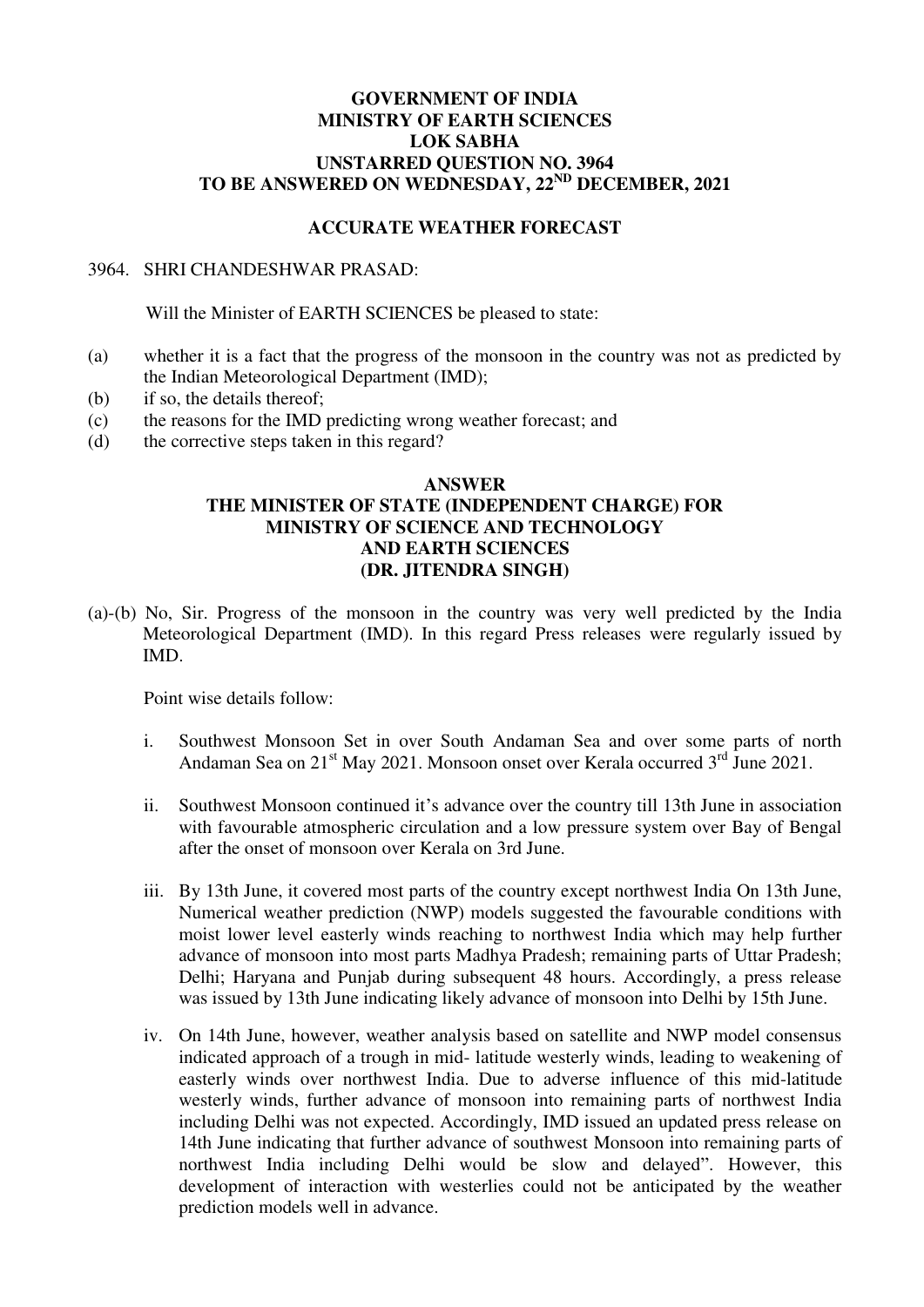- v. On 16th June, another press release was immediately issued indicating delay in monsoon advance into Delhi and slow progress into some parts of northwest India. Accordingly monsoon advanced into some more parts of northwest India by 19th June.
- vi. Since 20 June, there was no further advance of monsoon due to weak/break monsoon conditions. Regular press releases were issued and updated to media from time to time on 22, 24, 26 and 30 June and 1 July indicating such delays in monsoon advance into remaining parts of northwest India including Delhi and weak/break monsoon conditions over the country. The delay in monsoon advance was mainly due to (i) no formation of low pressure area over Bay of Bengal, (ii) No presence of monsoon trough at mean sea level near to Delhi, (iii) 5-6 Western disturbances moved west to east across North India which dominated over the monsoon easterlies.
- vii. On 5th July, updated press release on Status of monsoon was issued indicating that monsoon would advance into remaining parts of West Uttar Pradesh, some more parts of Punjab, Haryana and Rajasthan and Delhi around 10th July.
- viii. The latest model analysis also indicated that the moist easterly winds in lower level from Bay of Bengal would spread into northwest India covering Punjab and Haryana by 10th July leading to advance of monsoon and increase in rainfall activity over the northwest India including Delhi from 10th July onwards.
- ix. Accordingly, the moist easterly winds have spread into northwest India. After 8th July, easterly winds at lower levels were established along the foothills and from 9th July onwards easterly winds were established over planes of Northwest India. These moisture laden easterly winds led to increase in cloudiness and relative humidity. It also led to revival of monsoon over the region and occurrence of fairly widespread/widespread rainfall activity over east Rajasthan, HP, Uttarakhand, J&K and scattered rainfall over Punjab and west Rajasthan. However, it did not cause significant rainfall activity over Delhi even though, there was rainfall activity over neighbouring places around Delhi. Such type of failure by numerical models in prediction of monsoon advance over Delhi is rare and uncommon. It is needless to mention that IMD predicted well with high accuracy about the advance of monsoon over Delhi in the recent past years and also the advance of monsoon over different parts of the country during the monsoon -2021 accurately about four to five days ahead. IMD monitored the situation continuously and provided the regular updates on advance of monsoon into remaining parts of northwest India including Delhi.
- x. In association with the continued prevalence of moist easterly winds from the Bay of Bengal in the lower levels since past 4 days, enhanced cloud cover and scattered to fairly widespread rainfall, the southwest monsoon further advanced into remaining parts of the country including Delhi, remaining parts of Uttar Pradesh, Punjab, Haryana and Rajasthan and thus the Southwest Monsoon covered entire country on 13th July, against the normal date of 08th July (Figure).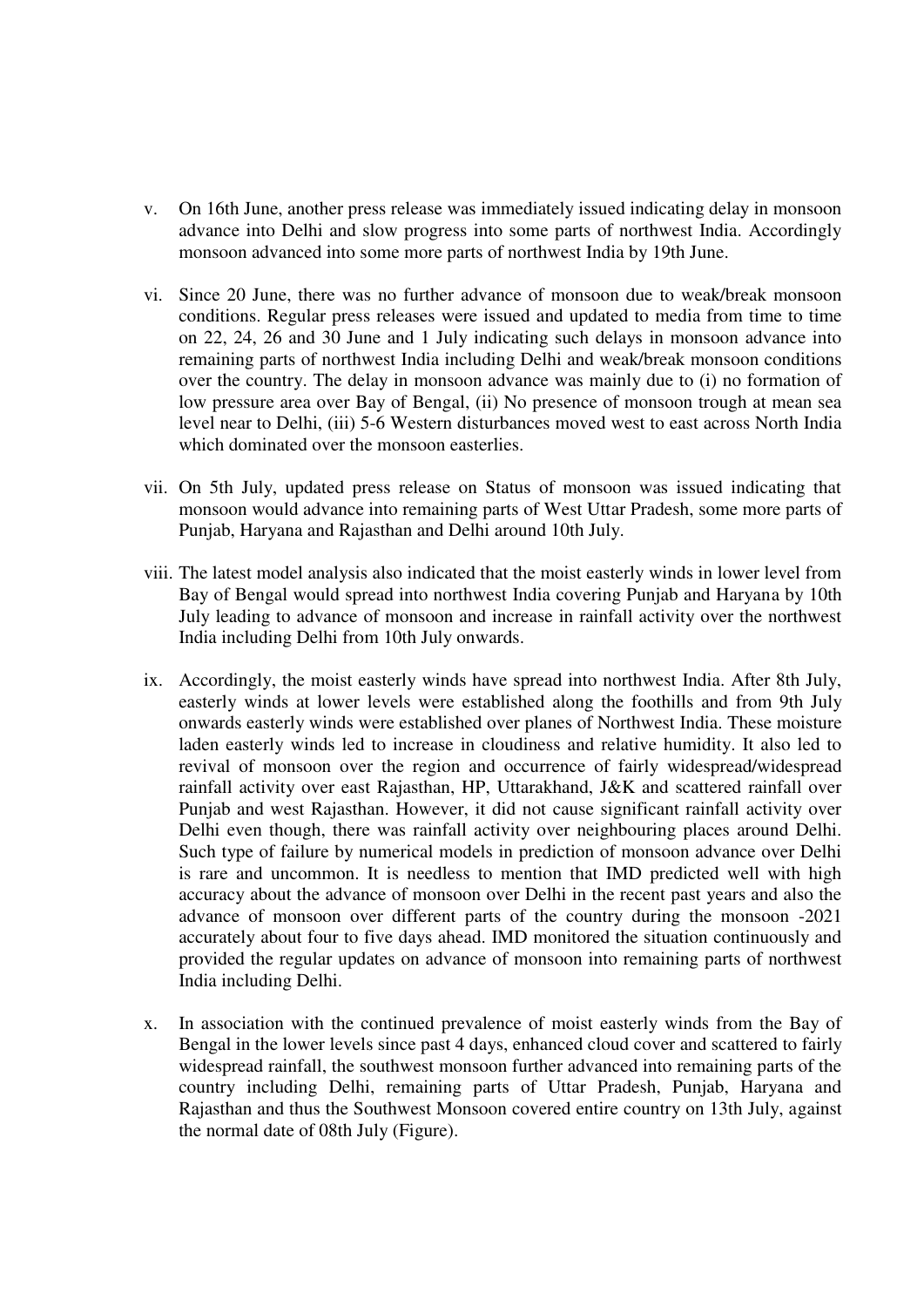

**Figure: Advancement of Southwest Monsoon over the country and their normal dates** 

- (c) Does not arise.
- (d) IMD follows a seamless forecasting strategy. The long-range forecasts (for the whole season) issued are being followed with extended range forecast issued on every Thursday with a validity period of four weeks. To follow up the extended range forecast, IMD issues short to medium range forecast and warnings at 36 meteorological sub-divisions levels daily four times by the National Weather Forecasting Centre (NWFC), New Delhi valid up to next five days with an outlook for subsequent two days. The short to medium range forecast and warning at district and station level are issued by state level Meteorological Centres (MCs)/Regional Meteorological Centres (RMCs) with a validity of next five days and are updated twice a day. The short to medium range forecast is followed by very short range forecast of severe weather up to three hours (nowcast) for all the districts and 1085 cities and towns. These nowcasts are updated every three hours.